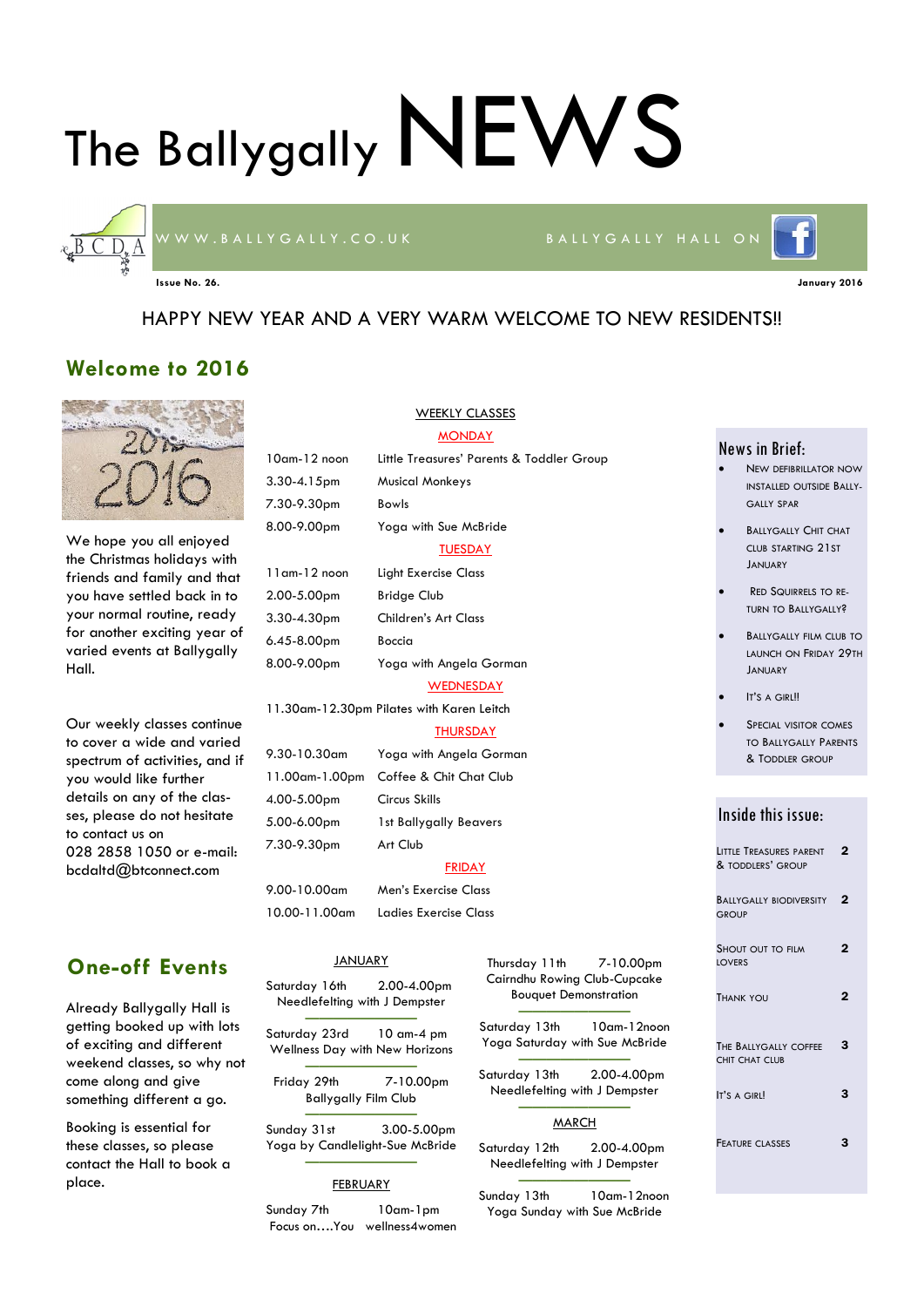

Lots of fun in the soft play at our Christmas Party



One of our sets of twins with their Granny meeting Santa!



**Little Treasures Parent & Toddlers' Group**

volunteers, Carol Lindsay and Carol McCormick, for the benefit of the local community. It is a great place for mums, grandparents, carers, toddlers and infants to meet, to have fun and make friends.

The group meets on Monday mornings in Ballygally Hall. Each session begins at 10am with the children having free time to play with a great selection of safe toys. At 10:45 the children are treated to juice, toast, cheese and fruit. Mums and grannies have their time for coffee, cake and chat. At 11:30am the little ones, and not so little ones, love the music and rhyme time. Home time is at 12:00pm.

A fee of £2:50 is charged per adult, and children are free of charge.

All new members will be

made very welcome.

#### **Christmas Party Time.**

Monday the 14th, of December 2015 was a very special day for our Little Treasures. They had great fun jumping and crawling around in the soft play area which was especially hired for the occasion. There was also a very special visit from Santa who gave each child a present. It was great fun and a good start to the Christmas Season.



If like us, you wish to protect our Natural Environment and Native Wildlife for future generations, come and join our group

> "WHETHER YOUR TASTES ARE BREAKFAST AT TIFFANY'S, DR ZHIVAGO OR LOVE ACTUALLY, WE WANT TO HEAR FROM YOU"



# **Ballygally Biodiversity Group**

The Ballygally Biodiversity Group (BBG) is a group of local volunteers who are dedicated to seeing red squirrels return to Chaines Wood, Carnfunnock and the surrounding area of Ballygally. The group is also working towards improving the biodiversity of these areas by preparing a suitable natural habitat in Chaines Wood which will attract more wildlife, birds, bats, bees and owls. Once a suitable site has been cleared of non-native invasive species, the work of planting native wild flowers, bluebells, lesser celandine,

We are planning to launch a local film club, starting with a taster showing of 'A Christmas Star', which was filmed in Glenarm, on Friday 29th January at 7.00pm in the Hall, for an introductory price of £3.00, including refreshments. If this

On Saturday 22nd August 2015, an Auction and Coffee Afternoon was held in Ballygally Hall to raise funds for Cancer Research.

**Thank-you!**

**Shout out to Film Lovers!**

wood anemone, wild garlic and planting of trees such as Scots Pine, Holly, Hazel, Rowan and Wild Cherry will be carried out. This improved habitat will provide a more attractive and interesting environment for our local walking groups and visitors to the area.

Red squirrels, have already been located, on the outskirts of Ballygally, and will continue to be fed throughout the year. It is planned that grey squirrel control will commence in February 2016 with habitat preparation and planting starting in

is successful we will continue to show films the last Friday of every month.

We are looking for ideas for movies to show and for volunteers who can help to organize the sessions.

So whether your tastes are

June Moore would like to thank all those who helped and supported the event, enabling her granddaughter Olivia to present Cancer

March/April 2016.

The members are very grateful to the Mid and East Antrim Borough Council for a grant to support the BBG.

If like us, you wish to protect our **Natural Environment** and **Native Wildlife** for future generations, come and join our group. Please contact us at the following email address:

*[BBioGroup@hotmail.com.](mailto:BBioGroup@hotmail.com)* **or** *Phone or Text 07933917942*

Breakfast at Tiffany's, Dr Zhivago or Love Actually, we want to hear from you.

Please contact Jennifer at the Hall or Margy Washbrook (margetforce@aol.com), if you want to be involved.

Research UK with a cheque for a fantastic £3000.00!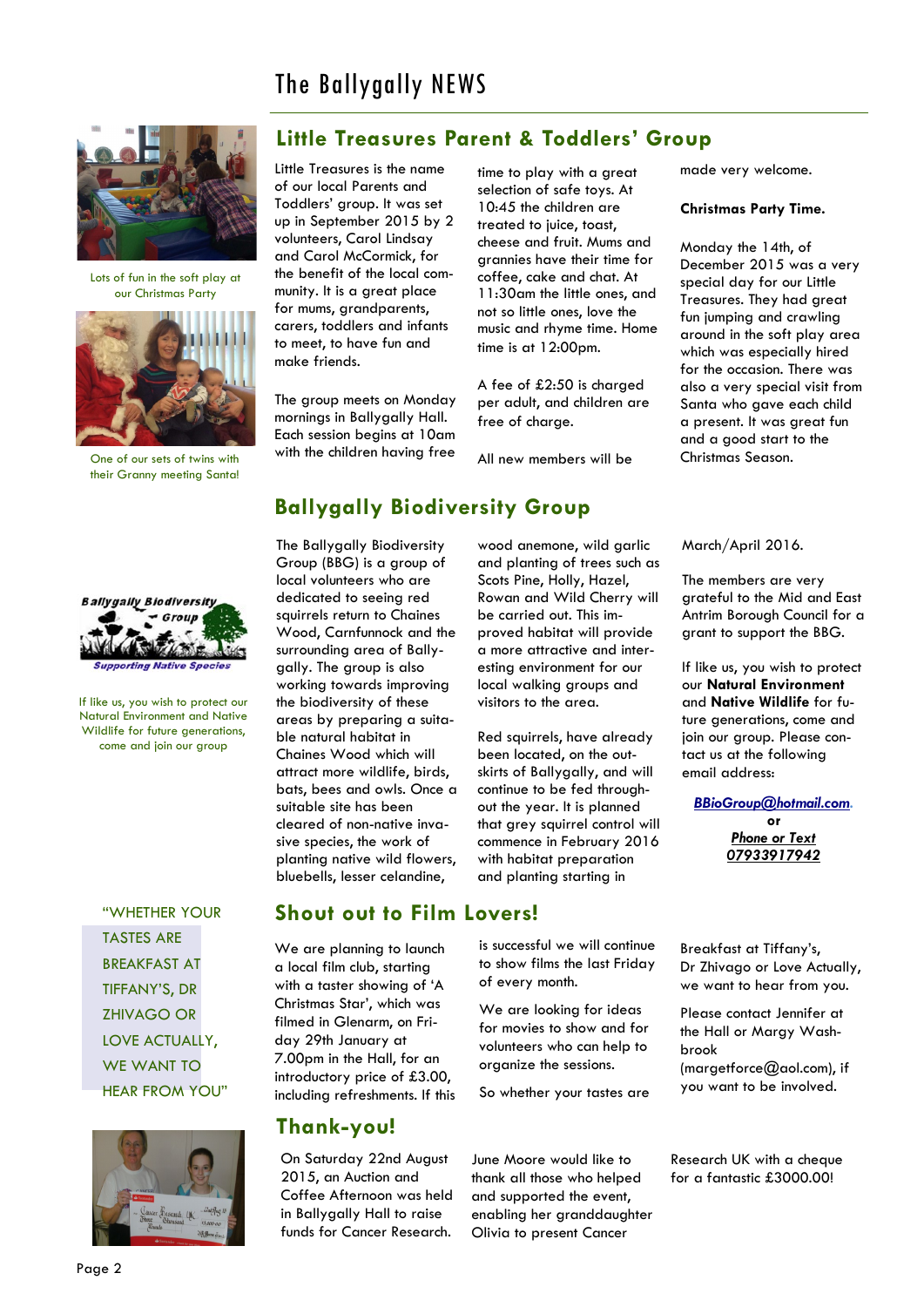## **The Ballygally Coffee Chit Chat Club**

Following discussions with some of our local residents there was an interest expressed for a social club to be set up where residents, both male and female, of all ages, could meet on a weekly basis; preferably a Thursday morning. As a result, the first session will be held on Thursday 21st January 2016 between 11am and 1pm. The venue will be Ballygally Hall.

Ballygally Hall will provide a warm and friendly space

**It's a Girl!!**

Congratulations to Caragh and the Reid family following the birth of their adorable baby girl Annabelle.

We hope Caragh is enjoying her maternity leave with the new arrival and having some well deserved family

for residents to get together, to make new friends and to meet existing ones. You can spend the time just chatting, playing games, taking part in quizzes or reading newspapers. Through time we can invite guest

speakers. It will be up to the group to decide which activities they would like.

For all of those who received an I Pad, Lap Top or Kindle for Christmas, bring it along to our first meeting and we will do our

> time. I`m sure Mum and new baby will be VIPs at the Toddler group held on Monday mornings.

best to show you tips and shortcuts on using these

A donation of £3 per week will be welcomed which will include the provision of a

We look forward to seeing you on the 21st, January

(If anyone requires a lift to the hall please ring Carol on

07547158935)

devices.

soup lunch.

2016.

## **Feature Classes**

This is a new feature where, each edition, we are going to highlight a Children's Class and an Adult's class run in the Hall, providing a synopsis of what the class offers.

## CHILDREN'S CLASS

### MUSICAL MONKEYS

What is Musical Monkeys?

We are a structured music & physical activity class aimed at children up to the age of 6. Our classes have been shown to improve social skills; develop self esteem; improve co-ordination; improve listening skills and improve numeracy, to name but a few.

It develops rhythm through exploring different instruments all while the children are having fun.

We use professional percussion instruments, not toys and each child will be given their own instrument or prop.

Why not come and join us in Ballygally Hall from Monday 18th January, 3.30- 4.15pm. Classes cost £5, and must be paid termly in advance (£35 until Easter). Booking is essential.

For further information or to book, contact Lorraine on 07968 276448.

## ADULT'S CLASS

#### SPANISH CLASS

Spanish classes at Ballygally!!

Would you like to improve or learn Spanish? At Ballygally Hall our relaxed and enjoyable Spanish lessons will help you learn how to handle everyday situations when you travel to Spain, such as going to the shop or the train station, ordering at the restaurant and even complaining at the hotel!

Following the success of our first beginners' course, we would love to run more Spanish sessions! However, to make this venture feasible, we need at least 12 people to sian up! Our sessions normally take place on Wednesday evening from 19:30 to 20:30 and they are run by native Spanish speaker Alba Martínez.

Our course is aimed at all ages and levels so, if you would like to be able to survive in Spain and communicate with the locals, please contact us and we will get some classes arranged!

A warm and friendly place for people of all ages to make new friends and meet





Spanish Classes Ballygally Hall Wednesday 7.30-8.30 pm



Musical Monkeys Ballygally Hall Monday 3.30-4.15pm